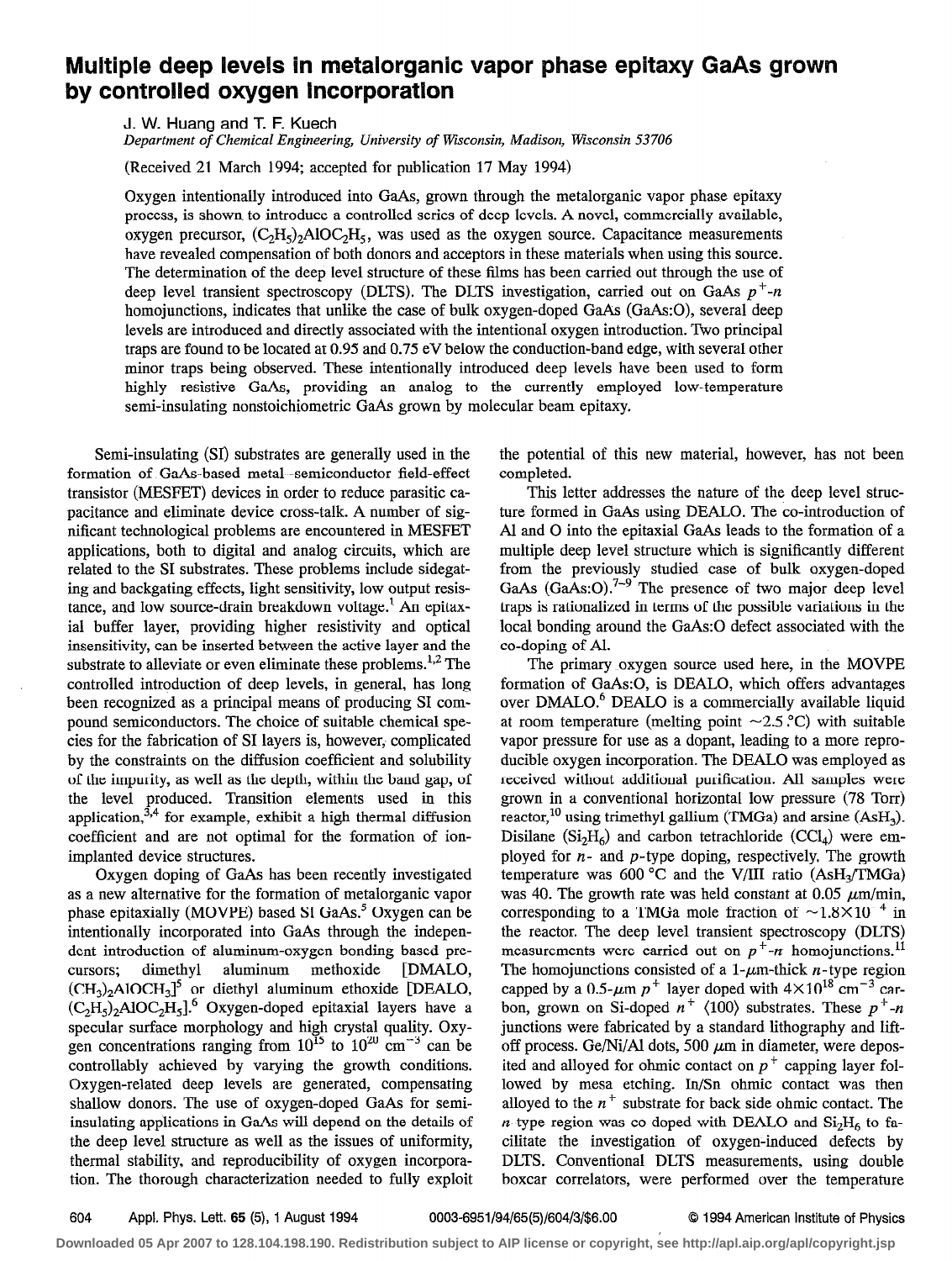TABLE I. DLTS samples were grown with disilane mole fraction  $5 \times 10^{-9}$ . DEALO mole fractions for samples 1 and 2 are  $7.5 \times 10^{-7}$  and  $1.5 \times 10^{-6}$ , respectively. [Si], [Al], and [O] are estimated from SIMS results {Ref. 6).  $N<sub>d</sub>-N<sub>n</sub>$  are determined by EC-V profiling. All concentrations are in the unit of  $1 \times 10^{17}$  cm<sup>-3</sup>.

| Sample | [Si] [Al] |            | - FOT  | $N_d - N_a$ |       | with DEALO $\Delta(N_A-N_a)$ Componsation |
|--------|-----------|------------|--------|-------------|-------|-------------------------------------------|
|        |           | $1.06$ 3.2 | - 0.01 | 0.944       | 0.116 | 10.94%                                    |
| 2      | 1.06      |            | 65 015 | 0.544       | 0.516 | $-48.68\%$                                |
|        |           |            |        |             |       |                                           |

range of 77-425 K. Typical biasing and pulsing conditions are as follows: reverse bias  $-1$  V, pulse height 1 V, and pulse time width 1 ms. Due to the high deep level concentration, constant-capacitance DLTS (CC-DLTS) measurements were also performed. The use of conventional DLTS measurements in highly defected materials can lead to nonexponential transients which complicate the data analysis. In CC-DLTS, voltage transients are acquired, instead of the conventional capacitance transients, in order to eliminate ambiguity in the analysis attributable to the changing sampling volume.<sup>12</sup> Our conventional DLTS measurements were therefore complemented by CC-DLTS to ensure the validity of our interpretation of the data.

While many samples were grown and characterized in this study, we will present results for two specific oxygen concentrations by using two different DEAL0 mole fraction conditions during the growth, while keeping  $Si<sub>2</sub>H<sub>6</sub>$  mole fraction constant. The results described below were quite reproducible in terms-of the doping levels and electrical behavior. Concentrations of Si, Al, and 0, as estimated from the results of secondary ion mass spectroscopy (SIMS) measurements,<sup>6</sup> as well as electrochemical capacitancevoltage  $(EC-V)$  profiling results are summarized in Table I. Oxygen concentrations were obtained by extrapolation since the SIMS detection limit for O is  $\sim 10^{17}$  cm<sup>-3</sup>. A low concentration of aluminum is also incorporated into the film along with a comparable or lower amount of oxygen. The EC-V profiling measurements indicate that the oxygen doping can introduce a controlled and reproducible level of compensation, defined here to be

$$
\frac{n_{\text{no doping}} - n_{\text{oxygen doping}}}{n_{\text{no doping}}} \times 100\%
$$
.

Typical DLTS spectra, obtained under conventional DLTS conditions, are shown in Fig. 1 for both the high and low oxygen concentration samples. CC-DLTS was also carried out on sample 2. The CC-DLTS measurements have produced identical results to the conventional DLTS spectra. Multiple deep levels were observed in both samples as compared to the reported single level in bulk GaAs: $O,$ <sup>7</sup> underlining the complexity of possible defect configurations due to the doping of DEAL0 and disilane. A comparison of the spectra in Fig. 1 indicates that the principal spectral features, peaks D and E, are resolved in both samples. The Si concentration remained constant and the shift in the relative peak heights between these two samples should be related to the increased Al and 0 concentrations. The possible existence of peaks A, B, and C in sample 1 cannot be confirmed since



FIG. 1. DLTS spectra of DEALO and disilane co-doped GaAs. Multiple deep levels, with principal peaks at 0.75 and 0.95 eV below  $E_c$ , are noted. Measurement conditions are as follows: reverse bias  $-1$  V, pulse height 1 V, pulse width 1 ms, pulse period 500 ms, and rate window  $4.65 \text{ s}^{-1}$ .

they are beyond the detection limits. The Arrhenius plots of these emission peaks are shown in Fig. 2, and the DLTS measurement results from these two samples are summarized in Table II. We have noticed a change in  $N_d-N_a$  between EC-V results and C-V measurements on  $p^+$ -n junctions (Tables I and II). The origin of this observed difference is still unknown.

The quiescent reverse bias voltage was kept at  $-1$  V during the DLTS measurement. The amplitude of the filling pulse was limited to  $+1$  V, ensuring that only majority carrier (electron) traps were detected in our measurement. This pulsing scheme was utilized since we have observed the controlled compensation of  $p$ -type carbon-doped GaAs by using DEALO.<sup>13</sup> Pulsing into the forward bias region will lead to the injection of holes into  $n$  region, where they could be trapped and re-emitted, complicating the data analysis. An additional quiescent reverse bias voltage value of  $-2$  V was used while the amplitude of the filling pulse remained the same. The relative peak heights and peak positions remained unchanged, indicating the presence of an uniform distribution of oxygen-related deep traps, agreeing with the  $EC-V$ 



FIG. 2. The Arrhenius plots of sample 2 in Fig. 1 showing the signatures of electron traps.

Appl. Phys. Lett., Vol. 65, No. 5, 1 August 1994<br>Downloaded 05 Apr 2007 to 128.104.198.190. Redistribution subject to AIP license or copyright, see http://apl.aip.org/apl/copyright.jsp